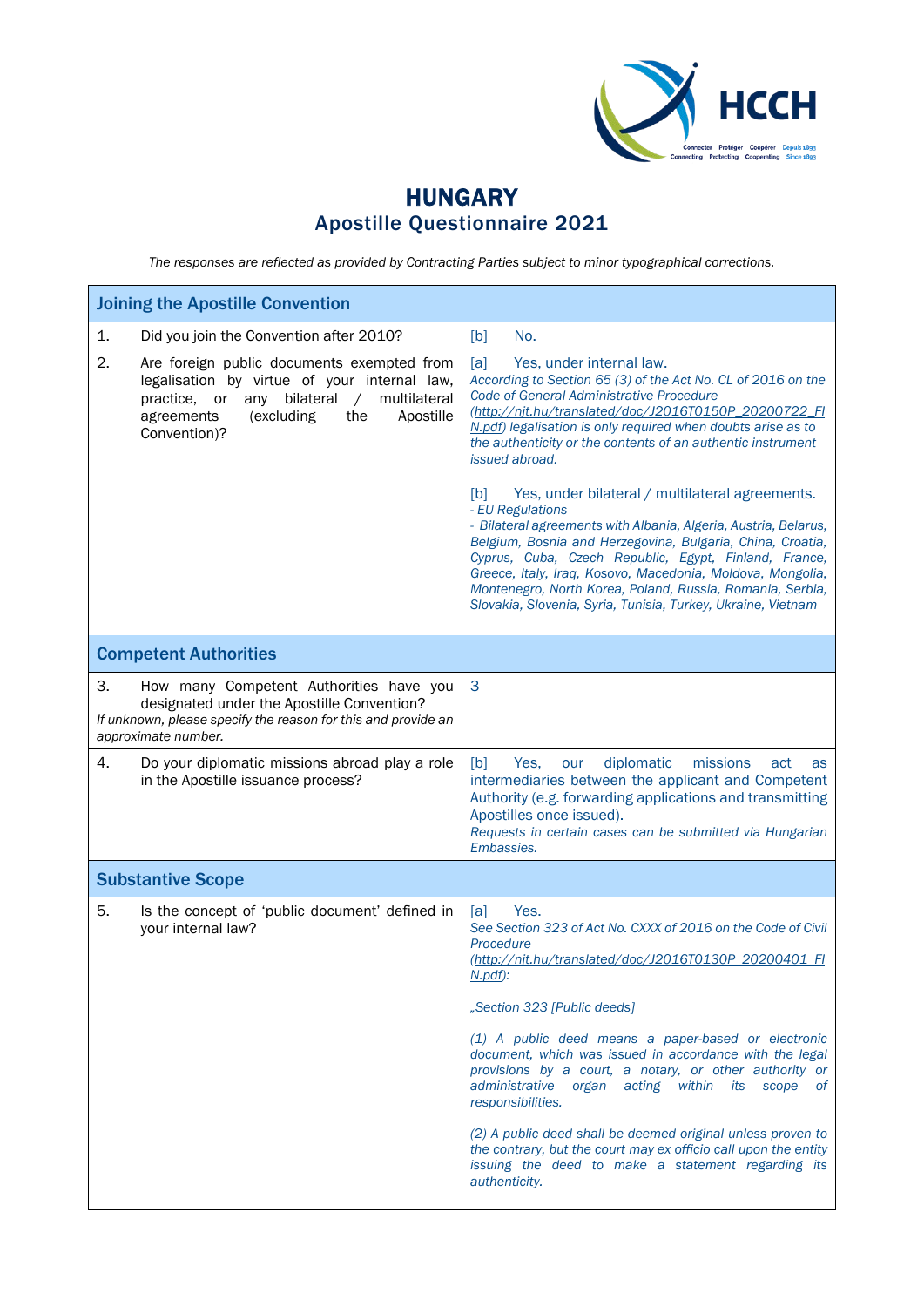|     |                                                                                                                                                                                                                             | (3) A public deed shall prove with full probative value that<br>a) the issuing entity carried out the measure or<br>adopted the decision with the content specified<br>therein,<br>b) the data and facts confirmed by the public deed are<br>true,<br>c) the statement contained in the public deed was<br>made, and the place and manner of making that<br>statement. |              |        |
|-----|-----------------------------------------------------------------------------------------------------------------------------------------------------------------------------------------------------------------------------|------------------------------------------------------------------------------------------------------------------------------------------------------------------------------------------------------------------------------------------------------------------------------------------------------------------------------------------------------------------------|--------------|--------|
|     |                                                                                                                                                                                                                             | (4) Unless provided otherwise by law, for an electronic public<br>deed to be issued, the entity authorised to issue shall affix to<br>the electronic deed a qualified electronic signature or seal, or<br>an advanced electronic signature or seal based on a qualified<br>certificate, as well as a timestamp, if required by law.                                    |              |        |
|     |                                                                                                                                                                                                                             | (5) Any other document or thing, regardless of the data-<br>storage medium, may be classified as a public deed by law.                                                                                                                                                                                                                                                 |              |        |
|     |                                                                                                                                                                                                                             | (6) Refutation of a public deed shall also be allowed, unless<br>it is prohibited or restricted by an Act.                                                                                                                                                                                                                                                             |              |        |
| 6.  | Have you experienced<br>any difficulties<br>in.<br>characterising a 'public document' for the<br>purposes of the Apostille Convention?                                                                                      | [b]<br>No.                                                                                                                                                                                                                                                                                                                                                             |              |        |
| 7.  | Has the exclusion of 'documents executed by<br>diplomatic or consular agents' (Art. 1(3)(a)) from<br>the scope of the Apostille Convention given rise<br>to any difficulties?                                               | No.<br>[c]                                                                                                                                                                                                                                                                                                                                                             |              |        |
| 8.  | Do you think this Art. 1(3)(a) exclusion is justified<br>in the context of the modern operation of the<br>Convention?                                                                                                       | [a]<br>Yes.                                                                                                                                                                                                                                                                                                                                                            |              |        |
| 9.  | Has the exclusion of 'administrative documents<br>dealing directly with commercial or customs<br>operations' (Art. $1(3)(b)$ ) from the scope of the<br>Apostille<br>Convention given<br>rise<br>to<br>any<br>difficulties? | No.<br>$\lceil c \rceil$                                                                                                                                                                                                                                                                                                                                               |              |        |
| 10. | Do you think this Art. 1(3)(b) exclusion is justified<br>in the context of the modern operation of the<br>Convention?                                                                                                       |                                                                                                                                                                                                                                                                                                                                                                        |              |        |
| 11. | Do you issue (outgoing) or accept (incoming)<br>Apostilles for any of the following categories of                                                                                                                           |                                                                                                                                                                                                                                                                                                                                                                        | <b>Issue</b> | Accept |
|     | document?                                                                                                                                                                                                                   | Certificates of origin                                                                                                                                                                                                                                                                                                                                                 | X            |        |
|     |                                                                                                                                                                                                                             | <b>Export licences</b>                                                                                                                                                                                                                                                                                                                                                 | X            |        |
|     |                                                                                                                                                                                                                             | Import licences                                                                                                                                                                                                                                                                                                                                                        | X            |        |
|     |                                                                                                                                                                                                                             | Health and safety certificates<br>issued by the relevant<br>government authorities or<br>agencies                                                                                                                                                                                                                                                                      | $\mathsf{X}$ |        |
|     |                                                                                                                                                                                                                             | Certificates of products<br>registration                                                                                                                                                                                                                                                                                                                               | X            |        |
|     |                                                                                                                                                                                                                             | Certificates of conformity                                                                                                                                                                                                                                                                                                                                             | X            |        |
|     |                                                                                                                                                                                                                             | End user certificates<br>(i.e. documents certifying that the<br>buyer is the end user of acquired<br>goods)                                                                                                                                                                                                                                                            | X            |        |
|     |                                                                                                                                                                                                                             | Commercial invoices                                                                                                                                                                                                                                                                                                                                                    | X            |        |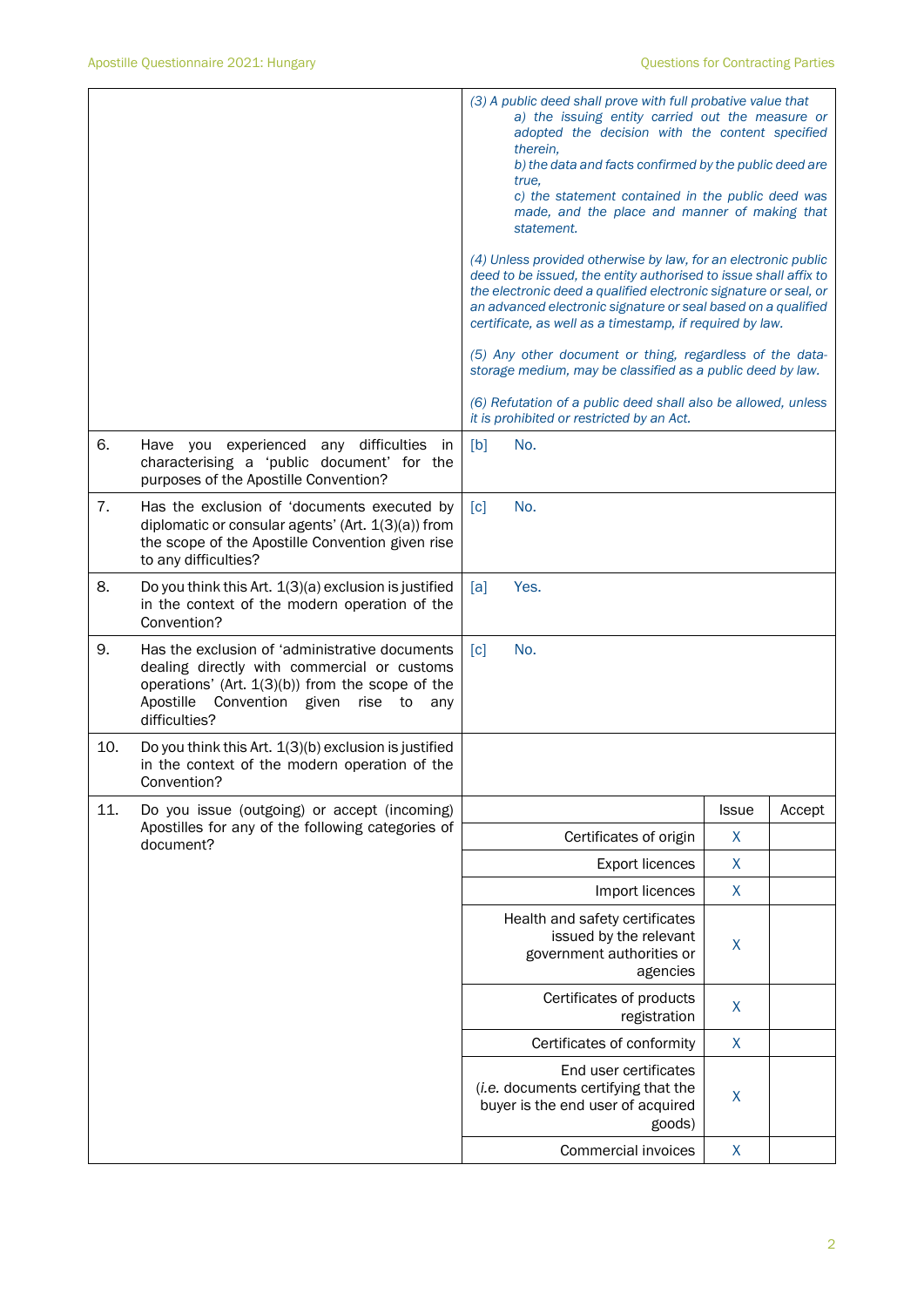$\mathbf{r}$ 

|                                           | <b>Apostille Process</b>                                                                                                 |                                                                                                                                                                                                                                                                                                                                   |                                                                                                                                                                                                                                                                                                                                          |                               |  |  |
|-------------------------------------------|--------------------------------------------------------------------------------------------------------------------------|-----------------------------------------------------------------------------------------------------------------------------------------------------------------------------------------------------------------------------------------------------------------------------------------------------------------------------------|------------------------------------------------------------------------------------------------------------------------------------------------------------------------------------------------------------------------------------------------------------------------------------------------------------------------------------------|-------------------------------|--|--|
|                                           | <b>Certification of Public Documents</b>                                                                                 |                                                                                                                                                                                                                                                                                                                                   |                                                                                                                                                                                                                                                                                                                                          |                               |  |  |
| 12.                                       | Do any of your public documents require some<br>other intermediate certification before the<br>issuance of an Apostille? | Yes, an intermediate certification is required for<br>[a]<br>some categories of public documents.                                                                                                                                                                                                                                 |                                                                                                                                                                                                                                                                                                                                          |                               |  |  |
|                                           | For Parties that answered yes to Q12.<br>12.1. What categories of public document require                                | Category of public<br>document                                                                                                                                                                                                                                                                                                    |                                                                                                                                                                                                                                                                                                                                          | Why certification is required |  |  |
| intermediate certification and why?       |                                                                                                                          | Court<br>documents                                                                                                                                                                                                                                                                                                                | Certain court documents do not<br>have a signature on them, or<br>signature of judges signing them a<br>long time ago might not be<br>available. Therefore the president<br>or vice-president of the court can<br>always attest the authenticity of<br>the documents thus their signature<br>and seal is furnished with an<br>Apostille. |                               |  |  |
|                                           |                                                                                                                          | Veterinary<br>certificates                                                                                                                                                                                                                                                                                                        | The Ministry of Agriculture has the<br>up-to-date list of issuers.                                                                                                                                                                                                                                                                       |                               |  |  |
|                                           |                                                                                                                          | School and<br>university<br>documents                                                                                                                                                                                                                                                                                             | The Ministry of Human Capacities<br>has the up-to-date list of issuers.                                                                                                                                                                                                                                                                  |                               |  |  |
|                                           |                                                                                                                          | <b>Medical</b><br>certificates                                                                                                                                                                                                                                                                                                    | The Ministry of Human Capacities<br>has the up-to-date list of issuers.                                                                                                                                                                                                                                                                  |                               |  |  |
|                                           |                                                                                                                          | Police<br>certificates                                                                                                                                                                                                                                                                                                            | The Ministry of Interior has the up-<br>to-date list of issuers.                                                                                                                                                                                                                                                                         |                               |  |  |
| <b>Requesting an Apostille (Outgoing)</b> |                                                                                                                          |                                                                                                                                                                                                                                                                                                                                   |                                                                                                                                                                                                                                                                                                                                          |                               |  |  |
| 13.                                       | How can an Apostille be requested?                                                                                       | [a]<br>In person.                                                                                                                                                                                                                                                                                                                 |                                                                                                                                                                                                                                                                                                                                          | X                             |  |  |
|                                           |                                                                                                                          | [b]<br>By post.                                                                                                                                                                                                                                                                                                                   |                                                                                                                                                                                                                                                                                                                                          | X                             |  |  |
|                                           |                                                                                                                          | By email.<br>[c]                                                                                                                                                                                                                                                                                                                  |                                                                                                                                                                                                                                                                                                                                          |                               |  |  |
|                                           |                                                                                                                          | $\lceil d \rceil$<br>Through a website.                                                                                                                                                                                                                                                                                           |                                                                                                                                                                                                                                                                                                                                          |                               |  |  |
|                                           |                                                                                                                          | Other.<br>[e]<br>Via embassies.                                                                                                                                                                                                                                                                                                   |                                                                                                                                                                                                                                                                                                                                          | X                             |  |  |
| 14.                                       | When issuing an Apostille, do you enquire about<br>the State of destination?                                             | [a]                                                                                                                                                                                                                                                                                                                               | Yes, in the application form.                                                                                                                                                                                                                                                                                                            |                               |  |  |
| 15.                                       | How long does it take for an Apostille to be<br>issued?                                                                  | In-person request<br>(paper Apostille)                                                                                                                                                                                                                                                                                            | Other requests<br>(from the time of<br>receipt) (paper<br>Apostille)                                                                                                                                                                                                                                                                     | e-Apostille requests          |  |  |
|                                           |                                                                                                                          | On the spot                                                                                                                                                                                                                                                                                                                       | <b>Within five</b><br>working days                                                                                                                                                                                                                                                                                                       |                               |  |  |
| 16.                                       | Does your Competent Authority impose a fee for<br>issuing an Apostille?                                                  | Yes, but the price is dependent on, for example,<br>[b]<br>the category of public document(s), the Competent<br>Authority, or the type of application.<br>Ministry of Justice: free of charge (from the 1st January 2021)<br>Ministry of Foreign Affairs and Trade: 5500 HUF<br>Hungarian Chamber of Civil Law Notaries: 5000 HUF |                                                                                                                                                                                                                                                                                                                                          |                               |  |  |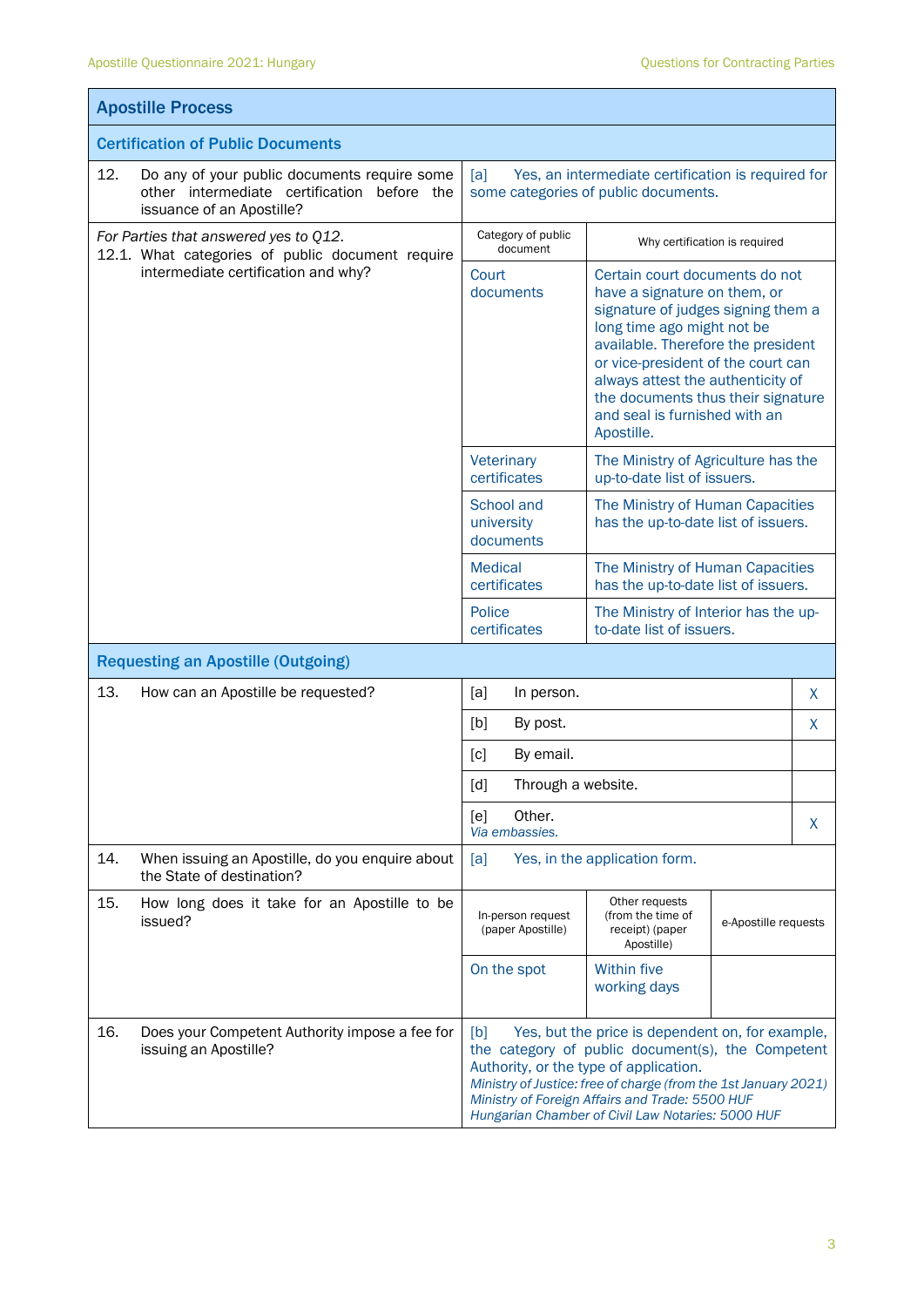|     | <b>Issuing an Apostille (Outgoing)</b>                                                                                                                                                                                                     |                                                                                                                                                                                                                            |        |
|-----|--------------------------------------------------------------------------------------------------------------------------------------------------------------------------------------------------------------------------------------------|----------------------------------------------------------------------------------------------------------------------------------------------------------------------------------------------------------------------------|--------|
| 17. | How is the origin of a public document verified<br>for the purpose of issuing an Apostille (i.e.<br>verification of the authenticity of the signature,<br>the capacity of the signer, and the identity of the<br>seal / stamp (Art. 5(2))? | [b]<br>Multiple Competent Authorities.<br><b>Multiple</b><br>separate databases<br>[v]<br>0f<br>signatures / seals / stamps, some in paper form, some<br>electronic.                                                       | sample |
| 18. | How does a Competent Authority address<br>situations where it is unable to verify the origin<br>of the public document?                                                                                                                    | The Competent Authority will contact the issuing<br>[a]<br>authority to confirm authenticity, issue the Apostille,<br>and then add the new signature, stamp or seal to the<br>database.                                    |        |
| 19. | In what language(s) are the 10 standard items<br>of your Apostilles available?                                                                                                                                                             | $\lceil c \rceil$<br>In three languages.<br>Ministry of Justice, Ministry of Foreign Affairs and Trade:<br>Hungarian, English, French<br>Hungarian Chamber of Civil Law Notaries: Hungarian, English                       |        |
| 20. | In what language(s) are the blank fields of your<br>Apostilles filled in?                                                                                                                                                                  | [b]<br>In two languages.<br>Ministry of Justice, Hungarian Chamber of Civil Law Notaries:<br>Hungarian, English<br>Ministry of Foreign Affairs and Trade: Hungarian                                                        |        |
| 21. | How are the blank fields of your Apostilles filled<br>in?                                                                                                                                                                                  | [b]<br>Using computer software.<br>Ministry of Justice, Ministry of Foreign Affairs and Trade:<br><b>Microsoft Word</b><br>Hungarian Chamber of Civil Law Notaries: own-developed<br>software                              |        |
|     | <b>Apostille Registers</b>                                                                                                                                                                                                                 |                                                                                                                                                                                                                            |        |
| 22. | How is your Apostille register, required by<br>Article 7, maintained?                                                                                                                                                                      | [b]<br>Multiple Competent Authorities.<br>A separate register for each Competent<br>$\lceil v \rceil$<br>Authority, some in paper form, some electronic.                                                                   |        |
| 23. | What particulars are contained in your Apostille<br>register?                                                                                                                                                                              | Number and date of the Apostille<br>[a]<br>(required).                                                                                                                                                                     | X      |
|     |                                                                                                                                                                                                                                            | [b]<br>Name and capacity of the person signing<br>the document and $/$ or the name of<br>authority whose seal or stamp is affixed<br>(required).                                                                           | X      |
|     |                                                                                                                                                                                                                                            | [c]<br>Name and / or type of underlying<br>document.                                                                                                                                                                       | X      |
|     |                                                                                                                                                                                                                                            | [d]<br>Description of the contents of underlying<br>document.                                                                                                                                                              |        |
|     |                                                                                                                                                                                                                                            | Name of the applicant.<br>[e]                                                                                                                                                                                              | X      |
|     |                                                                                                                                                                                                                                            | State of destination.<br>$[f]$                                                                                                                                                                                             | X      |
|     |                                                                                                                                                                                                                                            | Copy of the Apostille.<br>[g]                                                                                                                                                                                              | X      |
|     |                                                                                                                                                                                                                                            | Copy of the underlying document.<br>[h]                                                                                                                                                                                    |        |
|     |                                                                                                                                                                                                                                            | Other.<br>$[1]$<br>Ministry of Justice:<br>- Address of the applicant<br>- Case number of the underlying document                                                                                                          |        |
|     |                                                                                                                                                                                                                                            | Hungarian Chamber of Civil Law Notaries:<br>- Address of the applicant<br>- Date of the underlying document<br>- Case number of the underlying document<br>- The amount of the fee and method of payment<br>- Other notes. | X      |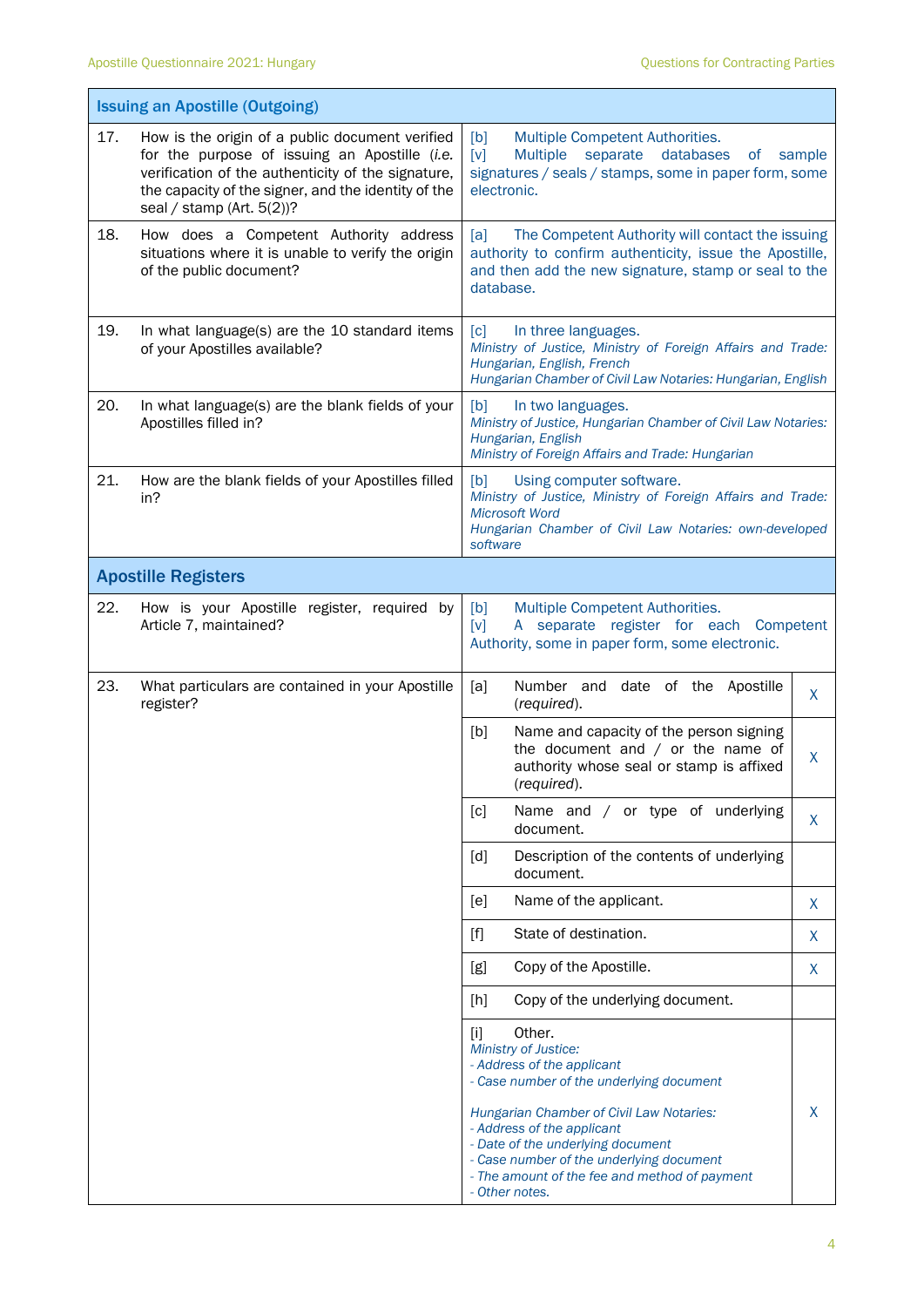| 24. | Is there a limit to how long records can be<br>retained on the Apostille register?                                                                                                             | $\lceil c \rceil$ | Yes, other.<br>Ministry of Justice: 10 years<br>Ministry of Foreign Affairs and Trade, Hungarian Chamber of<br>Civil Law Notaries: No time limit |   |
|-----|------------------------------------------------------------------------------------------------------------------------------------------------------------------------------------------------|-------------------|--------------------------------------------------------------------------------------------------------------------------------------------------|---|
| 25. | If your register is not publicly accessible, how<br>frequently do your Competent Authorities<br>receive requests to verify an Apostille they have<br>issued in the register?                   | $\lceil c \rceil$ | Between 2 and 10 times per year.                                                                                                                 |   |
|     | <b>Technology &amp; the e-APP</b>                                                                                                                                                              |                   |                                                                                                                                                  |   |
| 26. | Under your internal law, do you recognise<br>electronic / digital signatures as functionally<br>equivalent to handwritten signatures (i.e. can a<br>public document be signed electronically)? | [a]               | Yes.<br>See response to question no. 5.                                                                                                          |   |
| 27. | Under your internal law, are public documents<br>executed, or able to be executed, in electronic<br>form (whether or not they are to be used abroad<br>under the Convention)?                  | [a]               | Yes.                                                                                                                                             |   |
|     | For Parties that answered yes to Q27.<br>27.1. What categories of public documents are                                                                                                         | [a]               | All public documents.                                                                                                                            |   |
|     | executed, or able to be executed, in electronic<br>form (whether or not they are to be used abroad<br>under the Convention)?                                                                   | [b]               | Civil status documents (e.g. birth, death<br>and<br>certificates)<br>marriage<br>and<br>certificates of non-impediment.                          |   |
|     |                                                                                                                                                                                                | $\lceil c \rceil$ | Other<br>administrative<br>documents<br>(including decisions from administrative<br>tribunals or decision-making bodies).                        | X |
|     |                                                                                                                                                                                                | [d]               | Extracts from commercial registers and<br>other registers.                                                                                       | X |
|     |                                                                                                                                                                                                | [e]               | Notarial authentications of signatures.                                                                                                          |   |
|     |                                                                                                                                                                                                | $[f]$             | Other notarial acts.                                                                                                                             | X |
|     |                                                                                                                                                                                                | [g]               | education<br>Diplomas<br>and<br>other<br>documents.                                                                                              |   |
|     |                                                                                                                                                                                                | [h]               | Court documents, including judgments.                                                                                                            | X |
|     |                                                                                                                                                                                                | $[1]$             | Patents or other documents pertaining to<br>intellectual property rights.                                                                        | X |
|     |                                                                                                                                                                                                | [j]               | Documents relating to adoptions.                                                                                                                 |   |
|     |                                                                                                                                                                                                | [k]               | Translations.                                                                                                                                    | X |
|     |                                                                                                                                                                                                | $[1]$             | Medical or health certificates.                                                                                                                  |   |
|     |                                                                                                                                                                                                | $\lceil m \rceil$ | Criminal records.                                                                                                                                |   |
|     |                                                                                                                                                                                                | [n]               | Import or export licences.                                                                                                                       |   |
|     |                                                                                                                                                                                                | [0]               | Certificates of origin.                                                                                                                          |   |
|     |                                                                                                                                                                                                | [p]               | Certificates of conformity.                                                                                                                      |   |
|     |                                                                                                                                                                                                | [q]               | Other.                                                                                                                                           |   |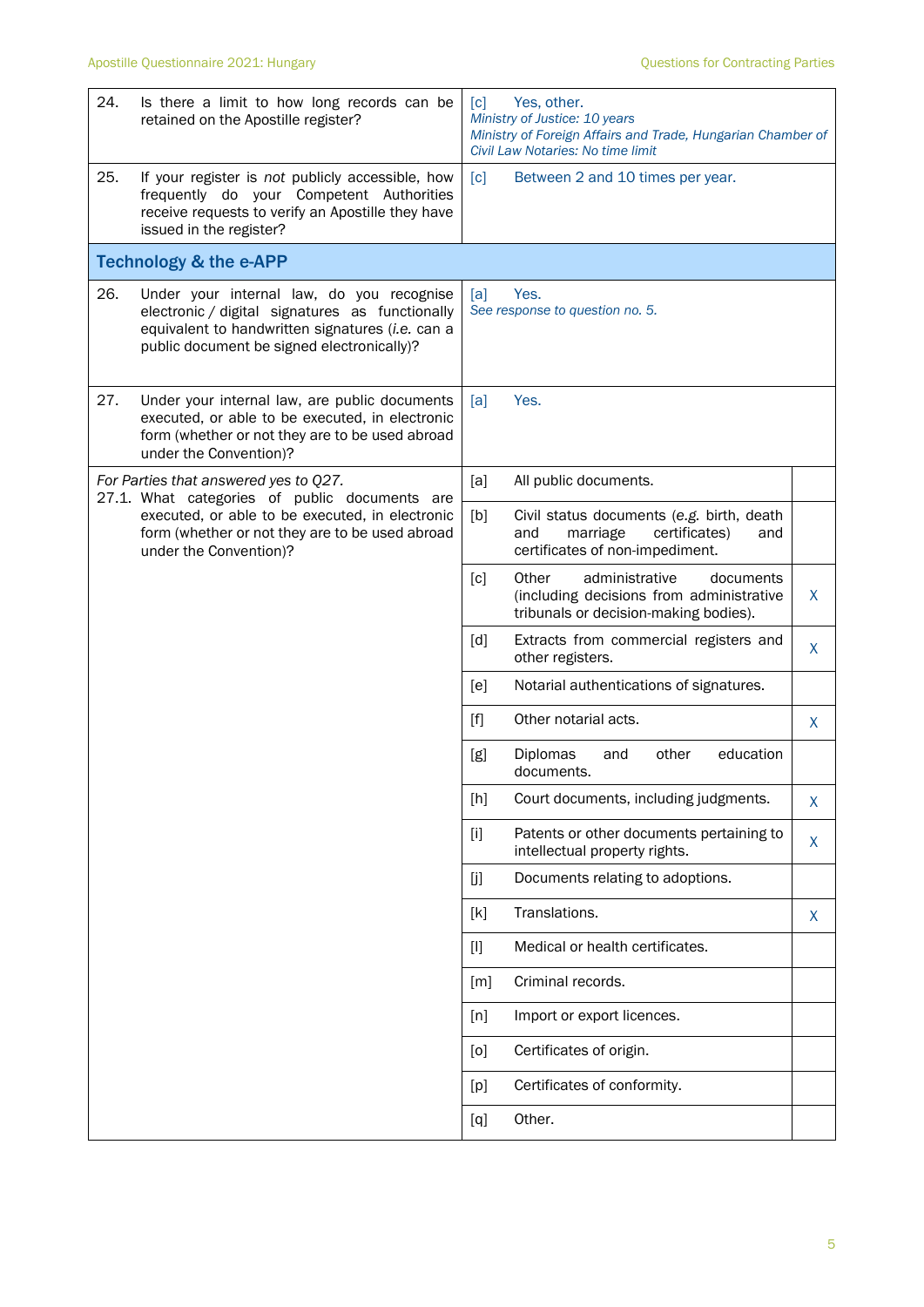|     | For Parties that answered yes to Q27.<br>27.2. Approximately what percentage of your public<br>documents are originally executed in electronic<br>form (whether or not they are to be used abroad<br>under the Convention)? | Unknown                                                                                                            |    |
|-----|-----------------------------------------------------------------------------------------------------------------------------------------------------------------------------------------------------------------------------|--------------------------------------------------------------------------------------------------------------------|----|
| 28. | Do you issue e-Apostilles?                                                                                                                                                                                                  | No.<br>[b]<br>We are studying the use of e-Apostilles and plan<br>$[1]$<br>to implement the e-Apostille component. |    |
|     | For Parties that answered no to Q28.                                                                                                                                                                                        | Internal law limitations.<br>[a]                                                                                   |    |
|     | 28.1. What challenges are you facing that may prevent<br>you from implementing the e-Apostille?                                                                                                                             | [b]<br>Judicial or administrative structure.                                                                       |    |
|     |                                                                                                                                                                                                                             | [c]<br>Implementation challenges (e.g. lack of<br>resources, lack of infrastructure).                              |    |
|     |                                                                                                                                                                                                                             | $\lceil d \rceil$<br>Cost.                                                                                         |    |
|     |                                                                                                                                                                                                                             | System interoperability / compatibility.<br>[e]                                                                    |    |
|     |                                                                                                                                                                                                                             | $[f]$<br>Security concerns.                                                                                        |    |
|     |                                                                                                                                                                                                                             | Other.<br>[g]<br>Possible problems are still being evaluated.                                                      | X. |
|     | For Parties that answered no to Q28.<br>28.2. How do you issue an Apostille for a public<br>document executed in electronic form?                                                                                           | By paper Apostille, attached to a hard copy of the<br>[b]<br>electronic public document.                           |    |
| 29. | Are your authorities<br>equipped to<br>accept<br>incoming e-Apostilles?                                                                                                                                                     |                                                                                                                    |    |
| 30. | Do you maintain an e-Register?                                                                                                                                                                                              | No.<br>[b]<br>[1]<br>We are studying the use of an e-Register and<br>plan to implement the e-Register component.   |    |
|     | For Parties that answered no to Q30.                                                                                                                                                                                        | [a]<br>Internal law limitations.                                                                                   |    |
|     | 30.1. What challenges are you facing that may prevent<br>you from implementing the e-Register?                                                                                                                              | Judicial or administrative structure.<br>[b]                                                                       |    |
|     |                                                                                                                                                                                                                             | [c]<br>Implementation challenges (e.g. lack of<br>resources, lack of infrastructure).                              |    |
|     |                                                                                                                                                                                                                             | [d]<br>Cost.                                                                                                       |    |
|     |                                                                                                                                                                                                                             | [e]<br>System interoperability / compatibility.                                                                    |    |
|     |                                                                                                                                                                                                                             | $[f]$<br>Security concerns.                                                                                        |    |
|     |                                                                                                                                                                                                                             | Other.<br>[g]<br>Possible problems are still being evaluated.                                                      | X  |
| 31. | Have you been in contact with other Competent<br>Authorities that operate an e-APP component<br>and exchanged information and / or relevant<br>experience?                                                                  | No.<br>[b]                                                                                                         |    |
|     | <b>Issues with Apostilles</b>                                                                                                                                                                                               |                                                                                                                    |    |
| 32. | Has an Apostille <i>issued</i> by your Competent<br>Authority ever been refused by the authorities of<br>another Contracting Party on the following<br>grounds:                                                             | [a]<br>Form requirements (e.g. square-shaped,<br>sides of at least nine centimetres, border,<br>ink, etc).         |    |
|     |                                                                                                                                                                                                                             | [b]<br>The manner in which the Apostille was<br>affixed / attached to the<br>underlying<br>document.               |    |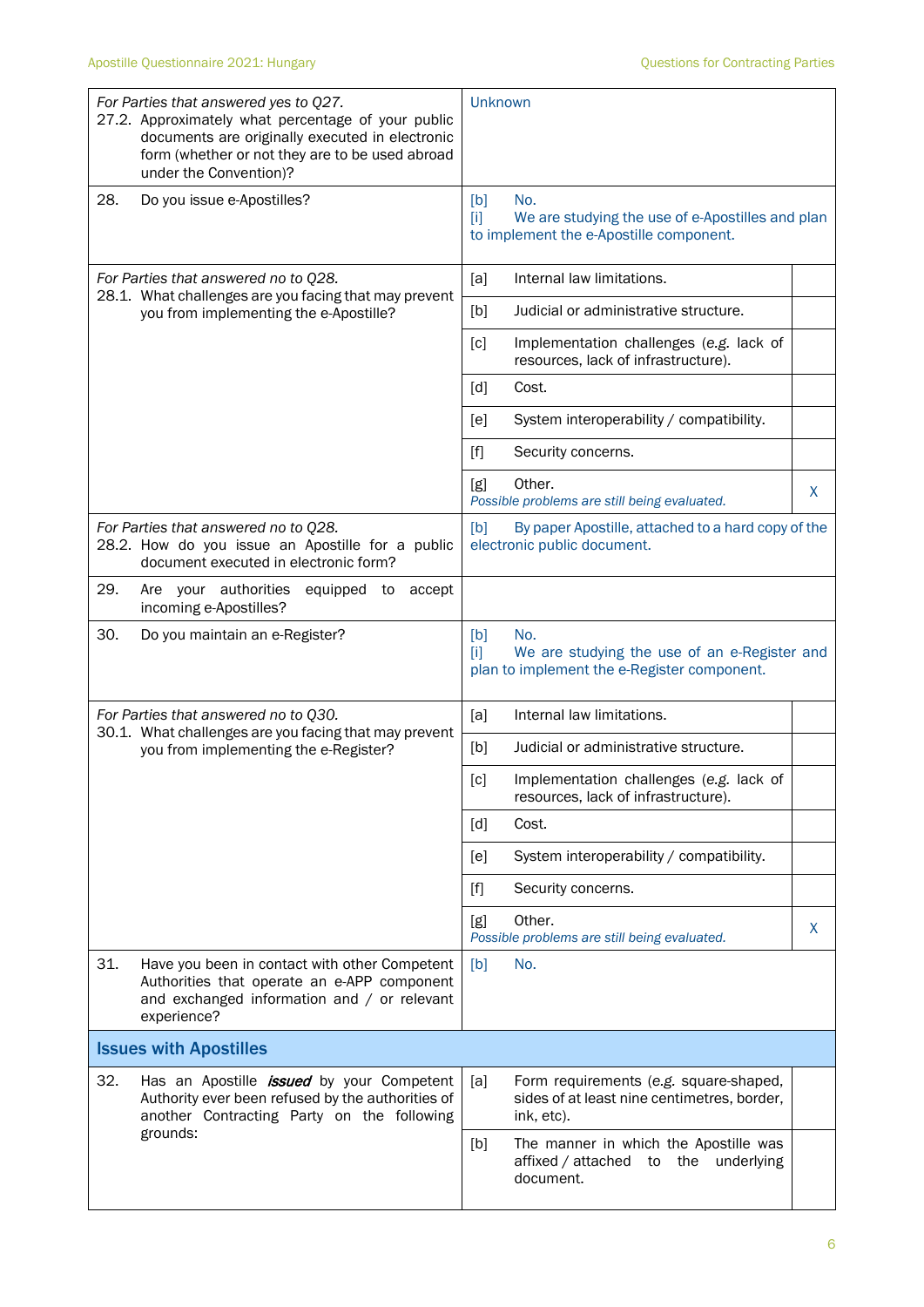|     |                                                                                                                                                          | [c]                                                                                                                                                                                              | The Apostille was not signed.                                                                       |   |
|-----|----------------------------------------------------------------------------------------------------------------------------------------------------------|--------------------------------------------------------------------------------------------------------------------------------------------------------------------------------------------------|-----------------------------------------------------------------------------------------------------|---|
|     |                                                                                                                                                          | [d]                                                                                                                                                                                              | 0f<br>the<br>standard<br><b>One</b><br>or<br>more<br>informational items were not filled in.        |   |
|     |                                                                                                                                                          | [e]                                                                                                                                                                                              | The Apostille was in electronic form (an<br>e-Apostille).                                           |   |
|     |                                                                                                                                                          | $[f]$                                                                                                                                                                                            | The underlying public document was in<br>electronic form.                                           |   |
|     |                                                                                                                                                          | [g]                                                                                                                                                                                              | The underlying public document had<br>expired / was not issued within a certain<br>timeframe.       |   |
|     |                                                                                                                                                          | [h]                                                                                                                                                                                              | The underlying document was not a<br>public document under the law of the<br>destination.           |   |
|     |                                                                                                                                                          | $[1]$                                                                                                                                                                                            | Other.                                                                                              |   |
|     |                                                                                                                                                          | [j]                                                                                                                                                                                              | Unknown.                                                                                            | X |
|     |                                                                                                                                                          | [k]                                                                                                                                                                                              | No / Not applicable.                                                                                |   |
| 33. | Has your Competent Authority ever been<br>requested by external Competent Authorities to<br>certify or confirm your procedure for issuing<br>Apostilles? | [b]                                                                                                                                                                                              | No.                                                                                                 |   |
| 34. | Has an Apostille <i>received</i> by your authorities<br>ever been refused on the following grounds:                                                      | [a]                                                                                                                                                                                              | The issuing State was not a Contracting<br>Party to the Apostille Convention.                       |   |
|     |                                                                                                                                                          | [b]                                                                                                                                                                                              | Form requirements (e.g. square-shaped,<br>sides of at least nine centimetres, border,<br>ink, etc). |   |
|     |                                                                                                                                                          | [c]                                                                                                                                                                                              | The manner in which the Apostille was<br>affixed / attached to the underlying<br>document.          |   |
|     |                                                                                                                                                          | [d]                                                                                                                                                                                              | The Apostille was not signed.                                                                       |   |
|     |                                                                                                                                                          | [e]                                                                                                                                                                                              | of<br>One<br>the<br>standard<br>or<br>more<br>informational items were not filled in.               |   |
|     |                                                                                                                                                          | $[f] % \begin{center} % \includegraphics[width=\linewidth]{imagesSupplemental_3.png} % \end{center} % \caption { % Our method can be used for the use of the image. % } % \label{fig:example} %$ | The Apostille was in electronic form (an<br>e-Apostille).                                           |   |
|     |                                                                                                                                                          | [g]                                                                                                                                                                                              | The underlying public document was in<br>electronic form.                                           |   |
|     |                                                                                                                                                          | [h]                                                                                                                                                                                              | The underlying public document had<br>expired / was not issued within a certain<br>timeframe.       |   |
|     |                                                                                                                                                          | $[1]$                                                                                                                                                                                            | The underlying document was not a<br>public document under the law of the<br>destination.           |   |